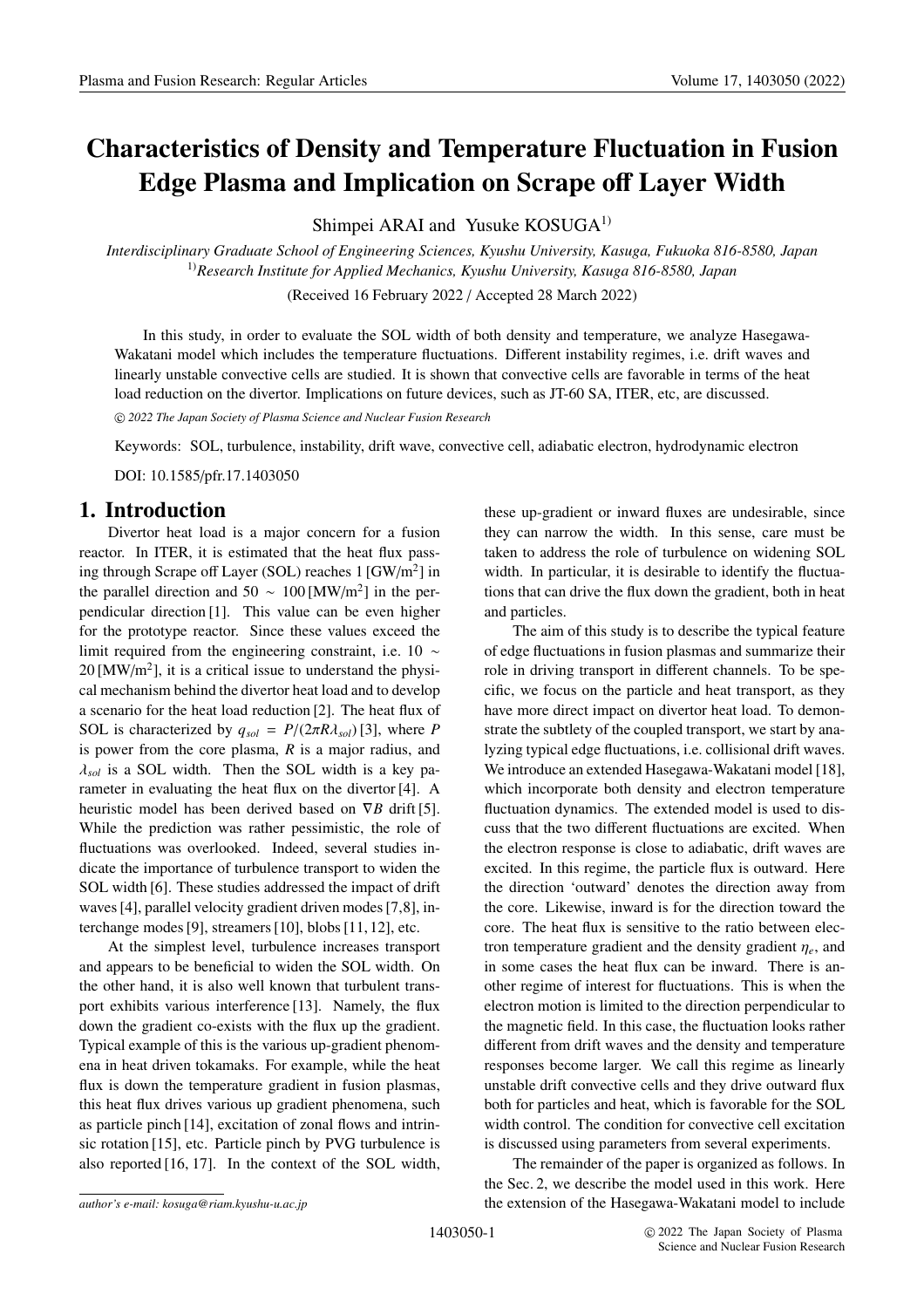the electron temperature is discussed. Section 3 describes the relevant feature of drift waves. Their impact on the density and temperature perturbations is summarized. In Sec. 4, we discuss the excitation of convective cells and their impact on transport. Section 5 presents the parameter survey for different experiments and summarizes the implication on future larger devices. Section 6 is conclusion.

## **2. Model**

In this work we are interested in the fluctuation dynamics in the edge-SOL region of fusion plasmas. To model its dynamics, we use Hasegawa-Wakatani (HW) model [18]. The HW equation is based on the evolution of two fields, density and vorticity. In order to elucidate the complexity of the transport process in the edge region, we use extended HW model with electron temperature evolution. The electron fluctuation can be incorporated into the HW model from the Braginskii equation [19, 20]. The electron temperature evolution is given by

$$
\frac{3}{2}n_e \frac{dT_e}{dt} + n_e T_e \nabla_{\parallel} v_{e\parallel} - n_e \chi_{\parallel} \nabla_{\parallel}^2 T_e - \frac{\alpha_T T_e}{e} \nabla_{\parallel} J_{\parallel} = 0,
$$
\n(1)

$$
\frac{d}{dt} = \partial_t + v_{e\parallel} \nabla_{\parallel} + \mathbf{v}_{E \times B} \cdot \nabla.
$$
 (2)

Here,  $\parallel$  is the direction for the mean magnetic field. In the perpendicular direction to the field, we use  $(x, y)$ , which corresponds to  $(r, \theta)$ .  $n_e$  is the electron density,  $e$  is the electron charge,  $T_e$  is the electron temperature,  $\chi_{\parallel} = 3.16v_{the}^2/v_e$  is the parallel thermal diffusivity.  $\alpha_T$  is a dimensionless number which depends on the charge num dimensionless number which depends on the charge number *Z*. For hydrogens, we have  $Z = 1$  and  $\alpha_T = 0.71$ [19, 20]. The temperature evolution is determined by the compression of the electron fluids, conduction, and the heat generation associated with the thermal force. The electron temperature field then introduces a new force, the thermal force on electrons. The parallel momentum balance for electrons reads as

$$
0 = -\nabla_{\|} p_e - en_e E_{\|} - m_e n_e v_e v_{e\|} - \alpha_T n_e \nabla_{\|} T_e. \tag{3}
$$

Here  $m_e$  is the electron mass,  $v_e = 2.91 \times 10^{-6} n_e / T_e^{-\frac{3}{2}} \ln \Lambda$ <br>is the electron collision frequency. The lefthand side is set is the electron collision frequency. The lefthand side is set to zero because the electron mass is small. The righthand side includes several forces, such as the parallel pressure gradient, the parallel electric field, the collisional drag on the electron, and the thermal force. Using the  $p_e = n_e T_e$ and assuming electrostatic fluctuations, fluctuating parallel electron velocity is given as

$$
\tilde{v}_{e\parallel} = D_{\parallel} \nabla_{\parallel} \left( \frac{\tilde{n}}{n_0} - \frac{e\tilde{\phi}}{T_{e0}} + (1 + \alpha_T) \frac{\tilde{T}_e}{T_{e0}} \right). \tag{4}
$$

Here  $\phi$  is the electrostatic potential,  $D_{\parallel} = v_{the}^2/v_e$  is the par-<br>allel electrons diffusivity, and  $v_e = \lambda \sqrt{T/m}$  is the elecallel electrons diffusivity, and  $v_{the} = \sqrt{\frac{me}{r}} e^{\frac{me}{r}}$  is the electron thermal velocity. Eluctuating component is denoted by tron thermal velocity. Fluctuating component is denoted by  $(\tilde{\ldots})$ , and the subscript  $(\ldots)_0$  is for the background component. The temperature evolution and the parallel electron velocity fluctuations are coupled together with the electron density evolution and the charge neutrality condition  $\nabla \cdot \mathbf{J} = 0$ , to obtain the Hasegawa-Wakatani model with temperature evolution as

$$
\frac{d}{dt}\frac{\tilde{n}_e}{n_0} + v_{*e} \frac{\partial}{\partial y} \frac{e\tilde{\phi}}{T_{e0}} \n= D_{\parallel} \nabla_{\parallel}^2 \left( \frac{\tilde{n}_e}{n_0} - \frac{e\tilde{\phi}}{T_{e0}} + (1 + \alpha_T) \frac{\tilde{T}_e}{T_{e0}} \right), \n\frac{d}{dt} \rho_s^2 \nabla_{\perp}^2 \frac{e\tilde{\phi}}{T_{e0}} = D_{\parallel} \nabla_{\parallel}^2 \left( \frac{\tilde{n}_e}{n_0} - \frac{e\tilde{\phi}}{T_{e0}} + (1 + \alpha_T) \frac{\tilde{T}_e}{T_{e0}} \right),
$$
\n(6)

$$
\frac{3}{2}\frac{d}{dt}\frac{\tilde{T}_e}{T_{e0}} + \frac{3}{2}\eta_e v_{*e} \frac{\partial}{\partial y}\frac{e\tilde{\phi}}{T_{e0}} - \chi_{\parallel} \nabla_{\parallel}^2 \frac{\tilde{T}_e}{T_{e0}} \n= (1 + \alpha_T)D_{\parallel} \nabla_{\parallel}^2 \left( \frac{\tilde{n}_e}{n_0} - \frac{e\tilde{\phi}}{T_{e0}} + (1 + \alpha_T) \frac{\tilde{T}_e}{T_{e0}} \right).
$$
\n(7)

Here,  $\rho_s$  is the ion sound larmor radius,  $v_{*e} = (\rho_s/L_n)c_s$ is the drift velocity,  $L_n$  is the density gradient length,  $L_T$ is the temperature gradient length,  $\eta_e = L_n/L_T$ . Not surprisingly, the HW model is recovered by ignoring the terms related to the temperature fluctuation in Eqs. (5) and (6). Hereafter we use the normalized quantities, denoted by  $\tilde{n}_{e}/n_{0} \rightarrow \hat{n}, e\tilde{\phi}/T_{0e} \rightarrow \hat{\phi}, \tilde{T}_{e}/T_{e0} \rightarrow \hat{T}.$ 

Fluctuation properties are analyzed by linear analysis. Linearizing  $(d/dt \rightarrow \partial/\partial t)$  and Fourier transforming  $(\partial/\partial t \rightarrow -i\omega, \nabla \rightarrow i\mathbf{k})$ , Eqs. (5) - (7) become as

$$
-i\omega\hat{n} + i\omega_{*e}\hat{\phi} = -D_{\parallel}k_{\parallel}^{2} \left(\hat{n} - \hat{\phi} + (1 + \alpha_{T})\hat{T}\right), \quad (8)
$$

$$
i\omega \rho_s^2 k_\perp^2 \hat{\phi} = -D_\parallel k_\parallel^2 \left(\hat{n} - \hat{\phi} + (1 + \alpha_T)\hat{T}\right),\tag{9}
$$

$$
-\frac{3}{2}i\omega\hat{T} + \frac{3}{2}i\eta_e\omega_{*e}\hat{\phi}
$$
  
=  $-D_{\parallel}k_{\parallel}^2(\hat{n} - \hat{\phi} + (1 + \alpha_T)\hat{T}) - \chi_{\parallel}k_{\parallel}^2\hat{T}.$  (10)

Here,  $\omega_{*e} = k_y \rho_s (c_s / L_n)$  is the electron drift frequency. The density and temperature responses are obtained as

$$
\hat{n} = \frac{\omega_{*e}}{\omega} \hat{\phi} - \rho_s^2 k_{\perp}^2 \hat{\phi},\tag{11}
$$
\n
$$
\frac{(1 + \alpha \pi)}{2} = \begin{bmatrix} 3 & n & i\omega \\ n & i\omega & 1 \end{bmatrix}
$$

$$
\hat{T} = \frac{(1+\alpha_T)}{-3i\omega/2 + \chi_{\parallel}k_{\parallel}^2} \left[ -\frac{3}{2} \frac{\eta_e i \omega_{*e}}{1+\alpha_T} + i\omega \rho_s^2 k_{\perp}^2 \right] \hat{\phi}. \quad (12)
$$

The dispersion relation is obtained by substituting the density and temperature perturbation into the quasi-neutrality, i.e. the vorticity evolution (Eq. (9)). The result is

$$
-\frac{i\omega\rho_s^2 k_{\perp}^2}{D_{\parallel}k_{\parallel}^2} = \frac{\omega_{*e}}{\omega} - 1 - \rho_s^2 k_{\perp}^2 + \frac{(1 + \alpha_T)^2}{-3i\omega/2 + \chi_{\parallel}k_{\parallel}^2} \left[ -\frac{3}{2} \frac{\eta_e i\omega_{*e}}{1 + \alpha_T} + i\omega\rho_s^2 k_{\perp}^2 \right].
$$
\n(13)

The dispersion relation can be simplified in several relevant limits. To address this, we note that there are two characteristic time scales in the model (Fig. 1). One is for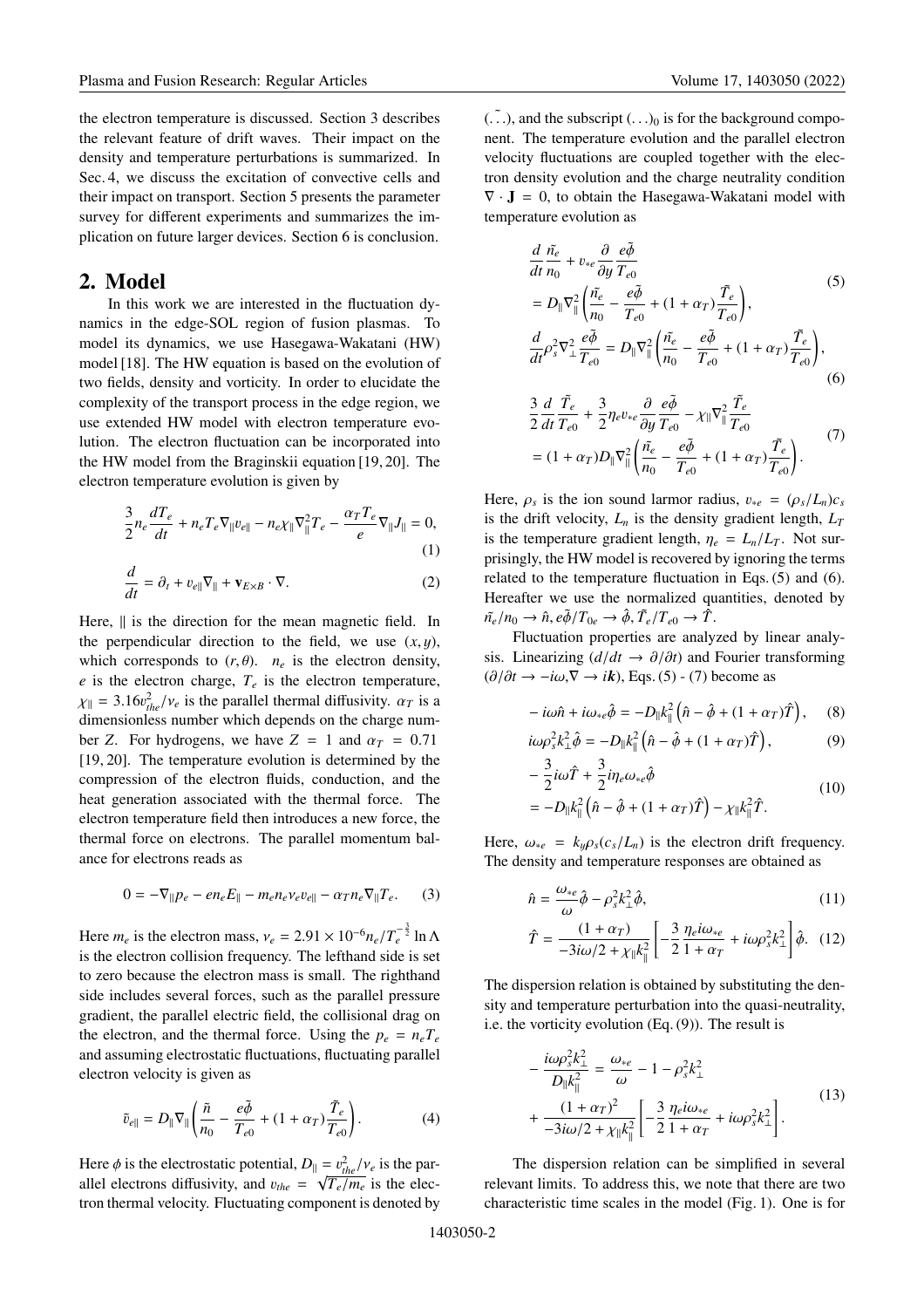

Fig. 1 Electron response. (a) is for  $D_{\parallel} k_{\parallel}^2 \gg \omega_{*e}$  and (b) is for  $\omega_{*e} \gg D_{\parallel} k_{\parallel}^2.$ 

the diffusion along the magnetic field, which is given by  $k_{\parallel}^{2}D_{\parallel} \sim k_{\parallel}^{2}\chi_{\parallel}$ . The other is the drift frequency,  $\omega_{*}e$ . Using these two time scales, we can discuss different regimes of these two time scales, we can discuss different regimes of the fluctuations. For example, when  $D_0 k_0^2 \gg \omega_{*e}$ , electrons<br>diffuse rapidly along the magnetic field. Flectron response diffuse rapidly along the magnetic field. Electron response is expected to be close to the Boltzmann response. On the other hand, when  $\omega_{*e} \gg D_{\parallel} k_{\parallel}^2$ , electrons drift poloidally before they travel along the magnetic field. Electron motion is expected to be confined to the perpendicular plane and fluctuation characteristics deviates from that with the adiabatic electron response. The latter regime is called hydrodynamic [21]. Both limits are considered separately in the following and we discuss the relevant fluctuation characteristics, including dispersion relation, amplitude and phase relation, and transport feature.

# **3. Adiabatic Electrons: Drift Wave**

We first discuss the adiabatic limit,  $D_{\parallel} k_{\parallel}^2 \gg \omega_{*}e$ . In this case, the electron response is close to the Boltzmann response. Drift waves are excited and transport interference may occur, as discussed in the following. In this section, we introduce a small parameter by  $\omega_{*e}/(k_{\parallel}^2 D_{\parallel})$  to per-<br>fome parturbative expension. Simplified diapersian rale fome perturbative expansion. Simplified dispersion relation, fluctuation characteristics, quasilinear transport flux, are obtained in the limit of  $\omega_{*e}/(k_{\parallel}^2 D_{\parallel}) \ll 1$ .

## **3.1 Dispersion relation**

The generalized dispersion relation (Eq. (13)) can be simplified by taking the limit  $\omega \sim \omega_{*e} \ll k_{\parallel}^2 D_{\parallel}$ . Writing  $\omega = \omega^{(0)} + \delta \omega$ , where  $\omega^{(0)}$  is the lowest order solution and  $δω/ω<sup>(0)</sup> ∼ O(ω<sub>*e</sub>/k<sub>||</sub><sup>2</sup>D<sub>||</sub>), Eq. (13) becomes$ 

$$
-i\frac{(\omega^{(0)} + \delta\omega)\rho_s^2 k_{\perp}^2}{D_{\parallel}k_{\parallel}^2} = \frac{\omega_{*e}}{(\omega^{(0)} + \delta\omega)} - 1 - \rho_s^2 k_{\perp}^2
$$
  
+ 
$$
\frac{(1 + \alpha_T)^2}{\chi_{\parallel}k_{\parallel}^2} \left[ -\frac{3}{2} \frac{\eta_e i \omega_{*e}}{1 + \alpha_T} + i(\omega^{(0)} + \delta\omega)\rho_s^2 k_{\perp}^2 \right].
$$
 (14)

Collecting the lowest order contribution, we have

$$
0 \simeq \frac{\omega_{*e}}{\omega^{(0)}} - 1 - \rho_s^2 k_\perp^2,
$$

and therefore

$$
\omega^{(0)} = \frac{\omega_{*e}}{1 + \rho_s^2 k_\perp^2}.\tag{15}
$$

Thus the typical fluctuation of interest in this regime is drift wave.

The next order contribution is evaluated as:

$$
-i\frac{\omega^{(0)}\rho_s^2 k_{\perp}^2}{D_{\parallel}k_{\parallel}^2} \approx -\frac{\omega_{*e}\delta\omega}{\omega^{(0)2}} + i\frac{(1+\alpha_T)^2}{\chi_{\parallel}k_{\parallel}^2} \left[\omega^{(0)}\rho_s^2 k_{\perp}^2 - \frac{3}{2}\frac{\eta_e\omega_{*e}}{1+\alpha_T}\right],
$$

and therefore

$$
\delta\omega = i \frac{\omega^{(0)2}}{\omega_{*e}} \delta_n,
$$
\n
$$
\delta_n = \frac{\omega_{*e}}{D_{\parallel}k_{\parallel}^2} \frac{\rho_s^2 k_{\perp}^2}{1 + \rho_s^2 k_{\perp}^2} + \frac{(1 + \alpha_T)^2 \omega_{*e}}{\chi_{\parallel}k_{\parallel}^2} \frac{\rho_s^2 k_{\perp}^2}{1 + \rho_s^2 k_{\perp}^2} - \frac{3}{2}(1 + \alpha_T) \frac{\eta_e \omega_{*e}}{\chi_{\parallel}k_{\parallel}^2}.
$$
\n(17)

The growth rate is given by  $\gamma = \text{Im}(\omega) = \delta_n(\omega^{(0)2}/\omega_{*e})$ . For drift waves to be unstable, we must have  $\delta_n > 0$ . The density gradient destabilizes drift waves, and dissipation is required for instability. Here the dissipation is due to collisions associated with the parallel motion. The temperature gradient is stabilizing for collisional drift waves.

## **3.2 Amplitude and phase**

More fluctuation characteristics can be obtained by analyzing the relative amplitude and phase relation between fluctuations. By using the obtained dispersion relation, the density perturbation Eq. (11) now becomes

$$
\hat{n} = (1 - i\delta_n)\hat{\phi}.\tag{18}
$$

The density response is close to the Boltzmann response,  $\hat{n} \sim \hat{\phi}$ . A finite phase shift exist between the density and potential perturbation. The phase shift is required for the mode to be unstable. These are well-known properties of collisional drift waves.

The temperature response can be simplified in the similar manner. The result is

$$
\hat{T} = i \frac{(1 + \alpha_T)\omega_{*e}}{\chi_{\parallel}k_{\parallel}^2} \left[ \frac{\rho_s^2 k_{\perp}^2}{1 + \rho_s^2 k_{\perp}^2} - \frac{3}{2} \frac{\eta_e}{1 + \alpha_T} \right] \hat{\phi}.
$$
 (19)

Unlike the density response, the temperature response is smaller compared to the potential and the density,  $\hat{T} \ll 1$  $\hat{\phi} \sim \hat{n}$ . The phase relation has interesting feature. First of all, the phase is shifted by  $\pi/2$ . Whether it is retarded or advanced depends on the relative sign in the parenthesis. Namely,  $\hat{T} \sim e^{-i\frac{\pi}{2}}$  for  $\frac{\rho_s^2 k_\perp^2}{1 + \rho_s^2 k_\perp^2} - \frac{3}{2} \frac{\eta_e}{1 + \alpha_T} < 0$ , while  $\hat{T} \sim e^{i\frac{\pi}{2}}$ for  $\frac{\rho_s^2 k_\perp^2}{1 + \rho_s^2 k_\perp^2} - \frac{3}{2} \frac{\eta_e}{1 + \alpha_T} > 0$ . This competition is due to the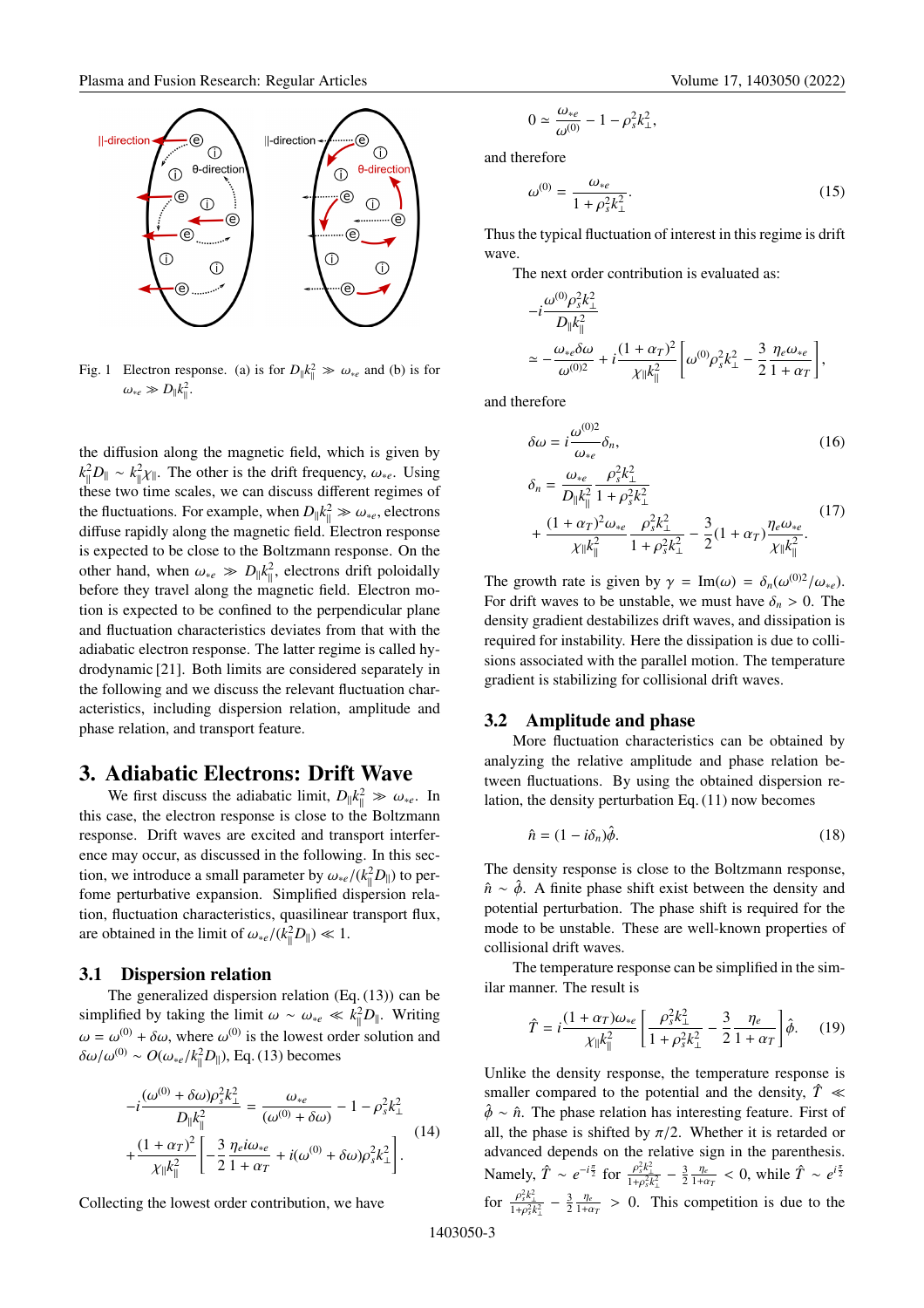fact that there are two distinct source for the temperature perturbation. One is fluctuation associated with the gradient  $\eta_e$  and the other is fluctuation associated with compression/divergence,  $\nabla_{\parallel}v_{e,\parallel}$ . The competition between the two process determines whether the temperature perturbation is retarded or advanced relative to the density and potential perturbations [22].

#### **3.3 Flux**

The flux driven by drift waves can be analyzed by the quasilinear theory. The particle flux is given as

$$
\frac{\Gamma_n}{n_0 c_s} = \rho_s \left\langle \hat{n} \left( -\frac{\partial}{\partial y} \hat{\phi} \right) \right\rangle = \sum_k \rho_s k_y \delta_n |\phi_k|^2. \tag{20}
$$

The particle flux is positive for unstable drift waves and drift waves relax the density profile. The flux is proportional to the phase shift. We also note that for a given level of potential fluctuations, the particle flux is in the order of  $O(\omega_{*e}/k_{\parallel}^2 D_{\parallel}).$ <br>The best

The heat flux is also obtained as

$$
\frac{Q_e}{T_e c_s} = \rho_s \left\langle \hat{T} \left( -\frac{\partial}{\partial y} \hat{\phi} \right) \right\rangle
$$
  
= 
$$
-\sum_k \rho_s k_y \frac{(1+\alpha_T)\omega_{*e}}{\chi_{\parallel} k_{\parallel}^2} \left[ \frac{\rho_s^2 k_{\perp}^2}{1 + \rho_s^2 k_{\perp}^2} - \frac{3}{2} \frac{\eta_e}{1 + \alpha_T} \right] |\phi_k|^2.
$$
 (21)

The normalized amplitude is in the order of *Qe* ∼  $O(\omega_{*e}/k_{\parallel}^2 \chi_{\parallel})$  and its magnitude is close to that of the particle flux. The sign depends on the sign of the phase, or the relative sign between the compression and the gradient driven terms.  $Q_e > 0$  when  $\nabla T_e$  dominates in the temperature response, while  $Q_e < 0$  when compression dominates in the temperature response.

# **4. Hydrodynamic Electrons: Linearly Unstable Convective Cell**

Here we consider the case with  $\omega_{*e} \gg k_{\parallel}^2 D_{\parallel}$ . The coupling along the magnetic filed becomes weaker and the electron motion is close to the 2D motion in the perpendicular plane, as depicted in Fig. 1. Fluctuation characteristics is very different from that of drift waves, as shown in the following. In this section, we consider the opposite limit from the previous section, and the expansion parameter is  $k_{\parallel}^{2}D_{\parallel}/\omega_{*}e \ll 1$ . Since this limit corresponds to the small  $k_{\parallel}$  and the avalution of the vartex is close to the the small  $k_{\parallel}$  and the evolution of the vortex is close to the 2D vortex, we refer the mode excited here to convective cells. We note that the word of the convective cells is often used to describe the 2D vortex driven nonlinearly. Here we use this word in a broader sense, regardless of the driving force. As shown below, small, but finite  $k_{\parallel}$  coupling allows convective cells to access to the free energy in the density gradient. This leads to the excitation of linearly unstable convective cells, which we call as drift convective cells.

#### **4.1 Dispersion relation**

In order to elucidate the typical time scale in this limit, we consider the simplified system of the equations. To do so, we consider the usual HW model without the coupling to temperature fluctuation. In this case, the generalized dispersion relation reduces to

$$
-\frac{i\omega\rho_s^2 k_\perp^2}{D_{\parallel}k_{\parallel}^2} = \frac{\omega_{*e}}{\omega} - 1 - \rho_s^2 k_\perp^2.
$$
 (22)

This can be solved as

$$
\omega = \frac{k_{\parallel}^2 D_{\parallel}}{2i\rho_s^2 k_{\perp}^2} \left( 1 + \rho_s^2 k_{\perp}^2 \pm \sqrt{(1 + \rho_s^2 k_{\perp}^2)^2 - 4i \frac{\rho_s^2 k_{\perp}^2}{D_{\parallel} k_{\parallel}^2} \omega_{*e}} \right). \tag{23}
$$

Taking  $\omega_{*e} \gg k_{\parallel}^2 D_{\parallel}$ , the dispersion relation reduces to

$$
\omega \simeq \frac{\sqrt{D_{\parallel}k_{\parallel}^2|\omega_{*e}|}}{\rho_s k_{\perp}} \left(\pm \frac{sgn(k_y) + i}{\sqrt{2}}\right). \tag{24}
$$

Here,  $sgn(k_y)$  is

$$
sgn(k_y) = \begin{cases} 1 & k_y > 0 \\ 0 & k_y = 0 \\ -1 & k_y < 0. \end{cases}
$$

This simplified analysis identifies the relevant time scale for the frequency  $\omega$  as  $\sqrt{D_{\parallel}k_{\parallel}^2|\omega_{\ast}e|}$ . Then normalizing the frequency as  $\omega = \sqrt{D_{\parallel} k_{\parallel}^2 |\omega_{\ast}e|} \Omega$ , Eq. (13) becomes

$$
\frac{i\rho_s^2 k_\perp^2}{-D_{\parallel}k_{\parallel}^2} \sqrt{D_{\parallel}k_{\parallel}^2 |\omega_{*e}|}\Omega
$$
\n
$$
= \frac{\omega_{*e}}{\sqrt{D_{\parallel}k_{\parallel}^2 |\omega_{*e}|}\Omega} - 1 - \rho_s^2 k_\perp^2 + \frac{(1 + \alpha_T)^2}{-\frac{3}{2}i\sqrt{D_{\parallel}k_{\parallel}^2 |\omega_{*e}|}\Omega}
$$
\n
$$
\left[-\frac{3}{2}\frac{\eta_e i \omega_{*e}}{1 + \alpha_T} + i\rho_s^2 k_\perp^2 \sqrt{D_{\parallel}k_{\parallel}^2 |\omega_{*e}|\Omega}\right].
$$
\n(25)

The lowest order balance is then given by

$$
i\rho_s^2 k_\perp^2 \sqrt{\frac{|\omega_{*e}|}{D_\parallel k_\parallel^2}} \Omega \simeq \frac{1}{\Omega} \sqrt{\frac{|\omega_{*e}|}{D_\parallel k_\parallel^2}} (1 + (1 + \alpha_T)\eta_e) sgn(k_y),
$$

which yields

$$
\Omega = \frac{sgn(k_y) + i \sqrt{1 + (1 + \alpha_T)\eta_e}}{\sqrt{2}},
$$

and

$$
\omega = \sqrt{D_{\parallel}k_{\parallel}^2 |\omega_{\ast e}|} \frac{sgn(k_y) + i \sqrt{1 + (1 + \alpha_T)\eta_e}}{\sqrt{2}}.
$$
\n(26)

We note that the mode of interest is one realization of the family of convective cells, which can be excited by various processes. Loosely speaking, the evolution of convective cells is analyzed by the vorticity evolution,  $\frac{\partial \nabla^2_{\perp} \phi}{\partial t}$ .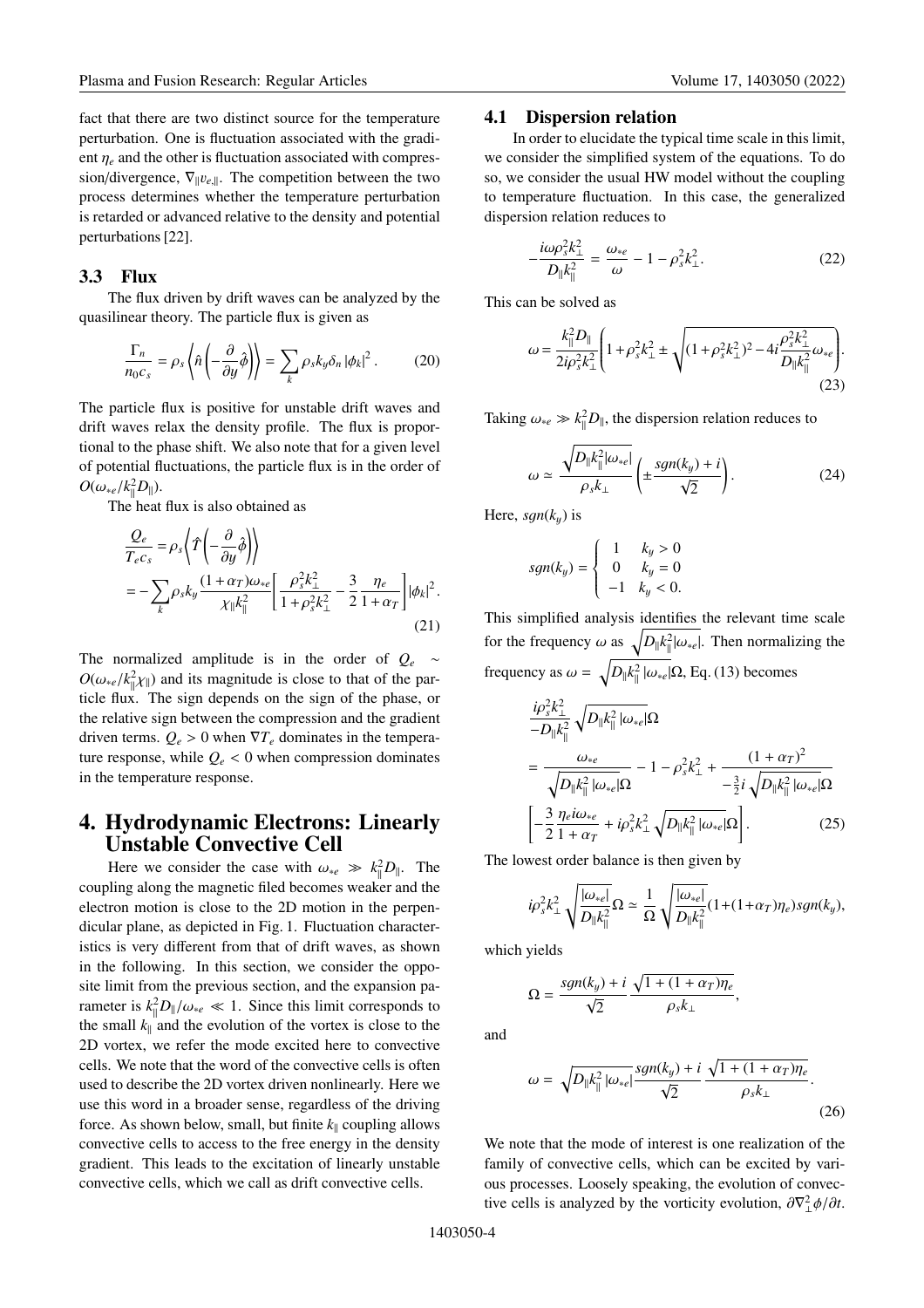There are various sources for the excitation, such as centrifugal force (Rayleigh-Taylor instability), vorticity gradient (Kelvin-Helmholtz instability), nonlinear Reynolds stress (zonal flow/streamers [23, 24].), etc. Here, the small, but finite  $k_{\parallel}$  allows the coupling between the vorticity field, the density and temperature perturbations. In our case, the coupling allows the cells to access to the free energy in the density and temperature gradient. We call this mode as a drift convective cell. Drift convective cell has very slow frequency,  $(\omega_{*e} \gg \omega \gg D_{\parallel} k_{\parallel}^2)$ . The instability is strong, in the sense that Re(ω) ~ Im(ω). Namely, the mode grows significantly before it oscillates. This feature may be contrasted to drift waves, which have  $\text{Re}(\omega) \gg \text{Im}(\omega)$ . Note that once excited, drift convective cells enter the nonlinear stage. Once the nonlinear effect is considered, we can have additional ingredient for the excitation of the cells. The analysis of the nonlinear dynamics of drift convective cells is beyond the scope of the present work and will be pursued in future.

#### **4.2 Amplitude and phase**

Drift convective cells have unique feature in the density and temperature response. This point can be clarified by calculating the density and temperature perturbation as

$$
\hat{n} = \frac{\rho_s k_{\perp}}{\sqrt{1 + (1 + \alpha_T)\eta_e}} \sqrt{\frac{|\omega_{\ast e}|}{D_{\parallel}k_{\parallel}^2}} \frac{1 - sgn(k_y)i}{\sqrt{2}} \hat{\phi}, \quad (27)
$$

$$
\hat{T} = \rho_s k_{\perp} \sqrt{\frac{\eta_e}{1 + (1 + \alpha_T)}} \sqrt{\frac{|\omega_{\ast e}|}{D_{\parallel}k_{\parallel}^2}} \frac{1 - sgn(k_y)i}{\sqrt{2}} \hat{\phi}.
$$
\n(28)

We note that the phase relation is simple, since  $\hat{n} \sim e^{-i\frac{\pi}{4}}\hat{\phi}$ <br>and  $\hat{T} = e^{-i\frac{\pi}{4}}\hat{\phi}$ . Large reponse is expected for the dan and  $\hat{T} \sim e^{-i\frac{\pi}{4}}\hat{\phi}$ . Large response is expected for the den-<br>sity and the temperature since  $\hat{T} \approx n \hat{\theta} \gg \phi$ . Thus we sity and the temperature, since  $\hat{T} \sim \eta_e \hat{n} \gg \phi$ . Thus we expect large response in the density and temperature field expect large response in the density and temperature field. We note that this relation raises a concern regarding probe measurements. It is often assumed that the floating potential is similar to the space or plasma potential, by assuming that the temperature fluctuations are small. This assumption does not hold for drift convective cell. This implies that care must be taken to seek for the footprint of drift convective cells in measured data.

## **4.3 Flux**

The flux carried by the drift convective cells is calculated as

$$
\frac{\Gamma_n}{n_0 c_s} = \rho_s \left\langle \hat{n} \left( -\frac{\partial}{\partial y} \hat{\phi} \right) \right\rangle
$$
\n
$$
= \sum_k \frac{\rho_s |k_y|}{\sqrt{2}} |\phi_k|^2 \frac{\rho_s k_\perp}{\sqrt{1 + (1 + \alpha_T)\eta_e}} \sqrt{\frac{|\omega_{\ast e}|}{D_{\parallel} k_\parallel^2}},
$$
\n(29)

and

$$
\frac{Q_e}{T_e c_s} = \rho_s \left\langle \hat{T} \left( -\frac{\partial}{\partial y} \hat{\phi} \right) \right\rangle
$$
  
= 
$$
\sum_k \frac{\rho_s |k_y|}{\sqrt{2}} |\phi_k|^2 \rho_s k_\perp \sqrt{\frac{\eta_e}{1 + (1 + \alpha_T)}} \sqrt{\frac{|\omega_{*e}|}{D_{\parallel} k_{\parallel}^2}}.
$$
(30)

We note that both  $\Gamma_n > 0$  and  $Q_e > 0$ . Thus drift convective cells expel both particles and heat from the system. Unlike drift waves, there is no interference of transport between density and temperature. The level of transport is expected to be large, since  $\omega_{*e} \gg D_{\parallel} k_{\parallel}^2$ . While these features are un-<br>desirable from confinament perspective, these feature may desirable from confinement perspective, these feature may be useful to expand the SOL width.

## **5. Implications on SOL Width**

The density and temperature fluctuations have different characteristics based on the electron response. Table 1 summarizes the relevant features in the adiabatic and hydrodynamic electron responses. From this, we can see that transport interference can happen in drift wave turbulence, and the inward heat pinch may occur. This can lead to a narrower SOL width, which is not desirable from the heat load handling. On the other hand, in the hydrodynamic regime, both particle and heat transport are outward, and these may result in increasing the SOL width both in the density and heat channels. In addition, a large response is expected in this regime and this feature is also beneficial for the heat load problem. In this sense, hydrodynamic, drift convective cells are thought to be benign fluctuations in the edge region.

A relevant question arises at this point: which fluctuations are excited in the experiments? To analyze this, we have performed a parameter study for several devices (Table 2). Here, we chose the parameters such that  $k_{\parallel} = 1/qR$ ,  $k_y \rho_s \sim 1$ ,  $L_n \sim a$  and  $q \sim 3$  (safety factor). The electrons drift frequency can be expressed as  $\omega_{*e} = k_y \rho_s (c_s/L_n)$  ∼  $c_s/L_n = 1/a \sqrt{T_e/m_i}$ . For these definitions, the key parameter is eter is

$$
\frac{\omega_{*e}}{D_{\parallel}k_{\parallel}^2} \propto \frac{(qR)^2n_e}{aT_e^2}.
$$
\n(31)

Figure 2 shows the electron density-temperature depen-

Table 1 Comparison of fluctuation characteristics.

| Electrons | Adiabatic                                                                                   | 2D, Hydrodynamic                                           |  |
|-----------|---------------------------------------------------------------------------------------------|------------------------------------------------------------|--|
|           | $(D_{\parallel}k_{\parallel}^2 \gg \omega_{*e})$                                            | $(\omega_{*e} \gg D_{\parallel} k_{\parallel}^2)$          |  |
| Regime    | DW                                                                                          | CC (linear)                                                |  |
| Amp.      | $\hat{n} \sim \hat{\phi} \gg \hat{T}$                                                       | $\hat{n} \sim \hat{T} \gg \hat{\phi}$                      |  |
| Phase     | $\hat{n} \sim e^{-i\delta} \hat{\phi}$<br>$\hat{T} \sim e^{\pm i \frac{\pi}{2}} \hat{\phi}$ | $\hat{n} \sim \hat{T} \sim e^{-i\frac{\pi}{4}} \hat{\phi}$ |  |
| Flux      | $\Gamma_n > 0$                                                                              | $\Gamma_n > 0$                                             |  |
|           | $O_e \rightarrow both$                                                                      | $O_e > 0$                                                  |  |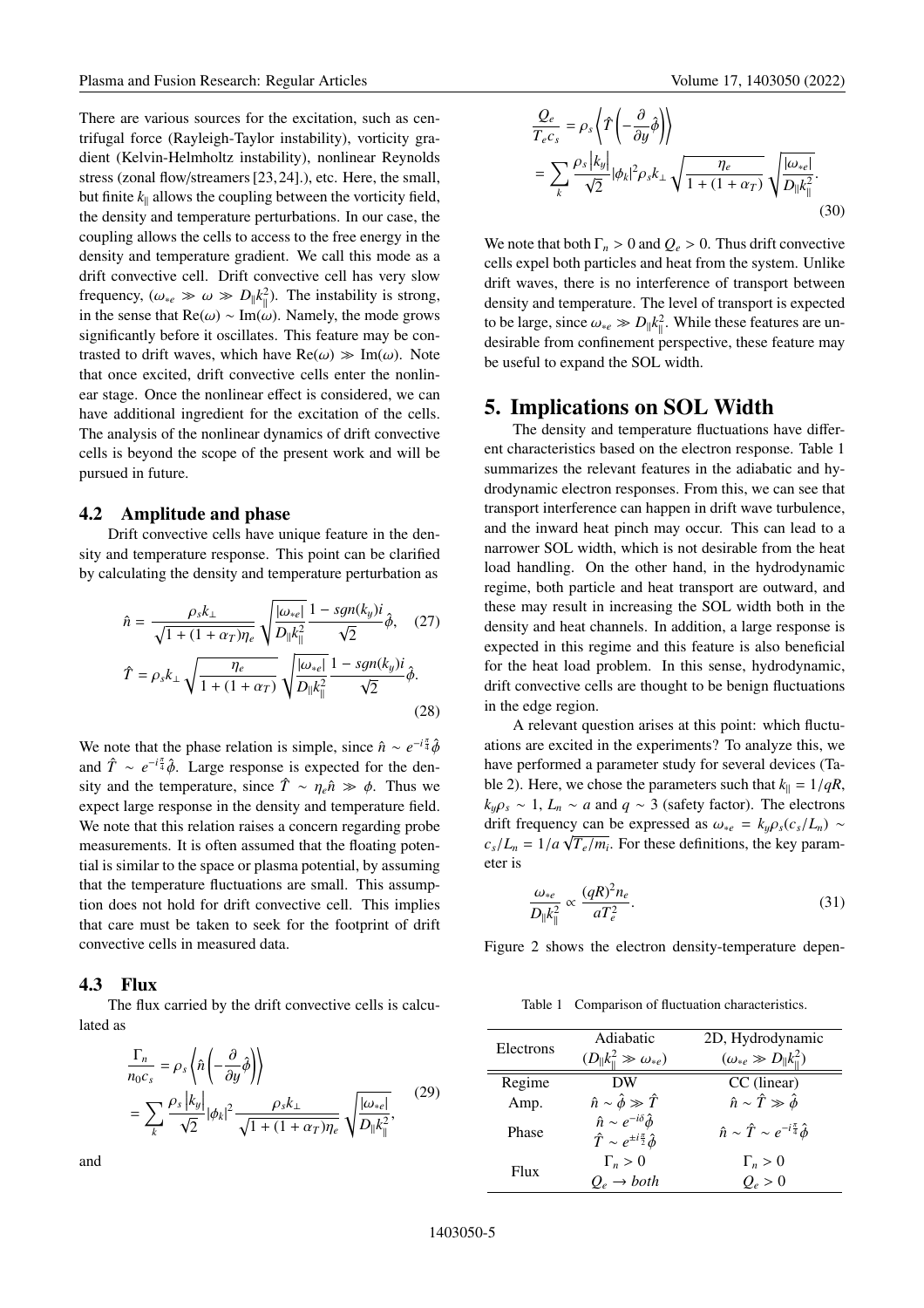Table 2 Fusion device parameter.

| Fusion      | Minor         | Major         |      |
|-------------|---------------|---------------|------|
| device      | radius $a[m]$ | radius $R[m]$ | Ref. |
| C-mod       | 0.21          | 0.67          | [25] |
| $D$ III-D   | 0.67          | 1.7           | [26] |
| JT-60SA     | 1.18          | 2.96          | [27] |
| <b>ITER</b> | 2.0           | 62            | 281  |



Fig. 2 Electrons density-temperature dependence of the turbulence area in each device.

dence of the turbulence domain in each fusion device. The turbulence domain is classified by the threshold  $\omega_{*e}/D_{\parallel}k_{\parallel}^2 = 1$ . From this, we can see that drift waves and drift convective call may compate in the SOL. In the high drift convective cell may compete in the SOL. In the hightemperature and low-density SOL, the adiabatic electrons dominate and drift wave is excited. On the other hand, in the low-temperature and high-density SOL, the hydrodynamic electrons dominate and drift convective cell is excited. We also note that the boundary for the turbulence transition varies depending on machines. The parameter region for drift convective cells becomes larger for larger devices. This tendency follows from the fact that electrons need to travel longer distance along the magnetic field and hence tend to follow the hydrodynamic response. Since drift convective cells drive the outward flux both in density and temperature, this trend is favorable for the heat load reduction in future devices.

## **6. Conclusion and Discussion**

In this paper, we discussed the excitation of drift waves and drift convective cell excited in the edge plasmas. There are two characteristic regimes exists. One is the adiabatic regimes where electrons rapidly diffuse along the magnetic field  $(D_{\parallel}k_{\parallel}^2 \gg \omega_{*e})$ . In this regime drift waves are excited and transport interference may occur. Electrons show different behavior when  $\omega_{*e} \gg D_{\parallel} k_{\parallel}^2$ . This regime is called by reduced in a single interval in a single convective called called hydrodynamic and linearly unstable convective cells are excited. Drift convective cells transport both the particle flux and the heat flux in outward. The density and temperature response can be large and drift convective cells can effectively broaden the SOL width. The turbulence regime in the future devices are expected to be closer to the latter.

While the conclusion drawn in this work appears promising, we need further analysis for firmer basis. For simplicity, our study focuses on the behavior of main plasmas. In SOL region, however, several other physical quantities, such as neutrals [29], impurities, parallel flows, exist. We will address the effect of these degrees of freedom in future. We also note that our analysis is limited to the linear and quasilinear regimes. Nonlinear dynamics, including the excitation of secondary flows etc, will be also addressed in future.

## **Acknowledgments**

We thank the fruitful discussion with S. Inagaki, Y. Nagashima, Y. Kawachi, K. Itoh, and participants of APTWG 2022. This work was partly supported by the Grants-in-Aid for Scientific Research of JSPS of Japan (JP18K03578, JP21H01066, JP17H06089) and by the joint research projects of RIAM, Kyushu University.

- [1] A. Loarte, B. Lipschultz, A.S. Kukushkin, G.F. Matthews, P.C. Stangeby, N. Asakura, G.F. Counsell, G. Federici, A. Kallenbach, K. Krieger, A. Mahdavi, V. Philipps, D. Reiter, J. Roth, J. Strachan, D. Whyte, R. Doerner, T. Eich, W. Fundamenski, A. Herrmann, M. Fenstermacher, P. Ghendrih, M. Groth, A. Kirschner, S. Konoshima, B. LaBombard, P. Lang, A.W. Leonard, P. Monier-Garbet, R. Neu, H. Pacher, R. Pegourie, R.A. Pitts, S. Takamura, J. Terry, E. Tsitrone and the ITPA Scrape-off Layer and Divertor Physics Topical Group, Nucl. Fusion **47**, S203 (2007).
- [2] K. Hoshino, J. Plasma Fusion Res. **92**, No.12, 882 (2016).
- [3] M.V. Umansky, T.D. Rognlien, D.D. Ryutov and P.B. Snyder, Contrib. Plasma Phys. **50**, No.3-5, 350 (2010).
- [4] P.C. Stangeby, *The Plasma Boundary of Magnetic Fusion Devices* (Institute of Physics, Bristol, 2000).
- [5] R.J. Goldston, Nucl. Fusion **52**, 013009 (2012).
- [6] X.Q. Xu, N.M. Li, Z.Y. Li, B. Chen, T.Y. Xia, T.F. Tang, B. Zhu and V.S. Chan, Nucl. Fusion **59**, 126039 (2017).
- [7] X. Garbet, C. Fenzi, H. Capes, P. Devynck and G. Antar, Phys. Plasmas **6**, 3955 (1999).
- [8] Y. Kosuga, S.-I. Itoh and K. Itoh, Contrib. Plasma Phys. **56**, No.6-8, 511 (2016).
- [9] J.R. Myra, D.A. D'Ippolito and D.A. Russell, Phys. Plasmas **22**, 042516 (2015).
- [10] Y. Kosuga, F. Kin and M. Sasaki, Contrib. Plasma Phys. **60**, e201900141 (2020).
- [11] C.S. Chang, S. Ku, A. Loarte, V. Parail, F. Köchl, M. Romanelli, R. Maingi, J.-W. Ahn, T. Gray, J. Hughes, B. LaBombard, T. Leonard, M. Makowski and J. Terry, Nucl. Fusion **57**, 116023 (2017).
- [12] N. Ohno, J. Plasma Fusion Res. **82**, No.4, 205 (2006).
- [13] S.-I. Itoh, Y. Kosuga, T. Kobayashi, M. Sasaki and K. Itoh, J. Plasma Fusion Res. **96**, No.5, 225 (2020).